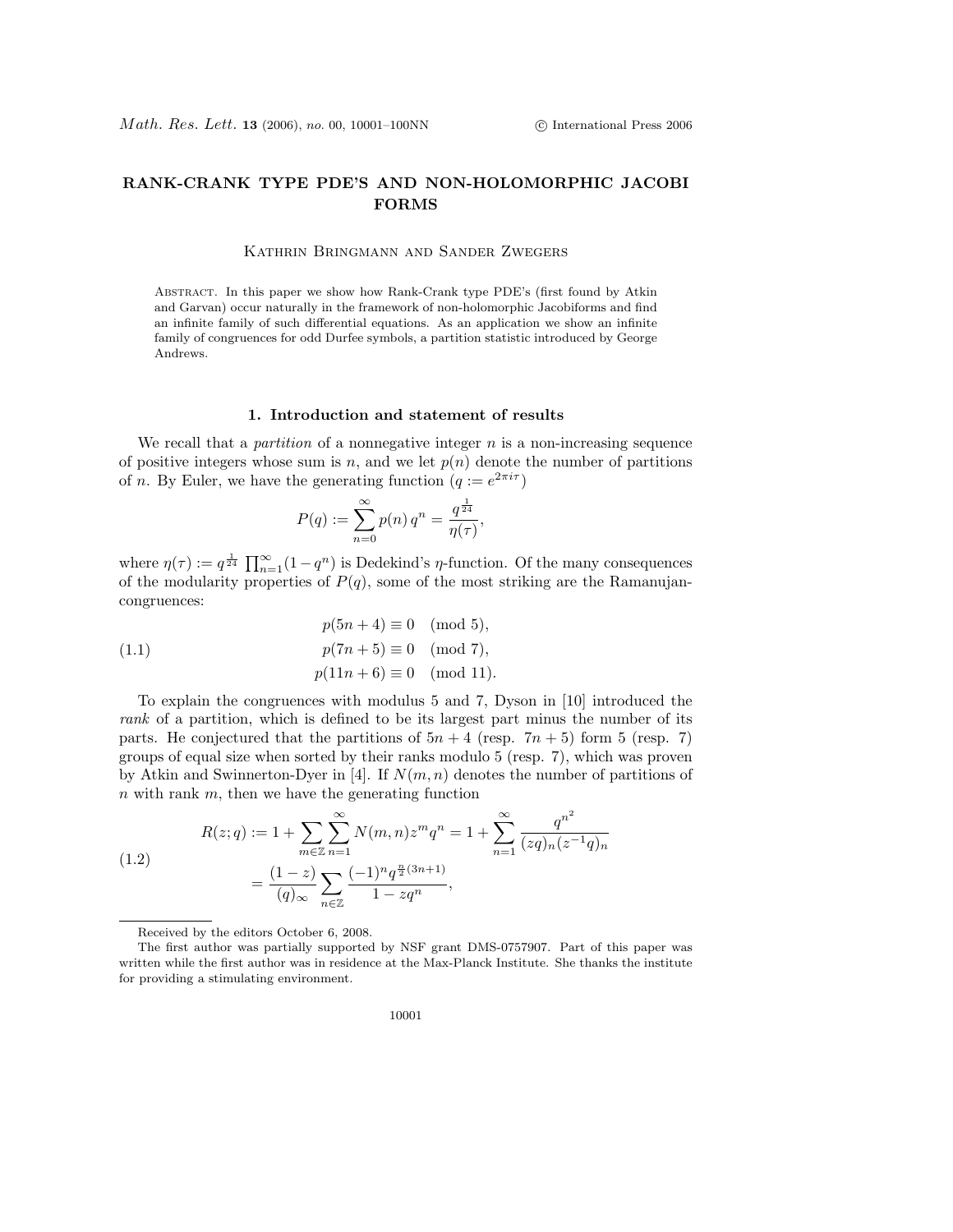where 
$$
(a)_n = (a; q)_n := \prod_{j=0}^{n-1} (1 - aq^j)
$$
 and  $(a)_{\infty} := \lim_{n \to \infty} (a)_n$ . In particular  
\n
$$
R(1; q) = P(q),
$$
\n
$$
R(-1; q) = f(q) := 1 + \sum_{n=1}^{\infty} \frac{q^{n^2}}{(-q)_n^2}.
$$

The function f is one of the mock theta functions defined by Ramanujan in his last letter to Hardy. In [17] the second author shows that it can be seen as the holomorphic part of a particular type of real-analytic modular form, now known as a harmonic Maass form. Harmonic Maass forms are generalizations of modular forms, in that they satisfy the same transformation law, and (weak) growth conditions at cusps, but instead of being holomorphic, they are annihilated by the weight k hyperbolic Laplacian. In [8] Ono and the first author then completed also  $R(\zeta; q)$  for other roots of unity  $\zeta$  to Maass forms.

Naturally it is of wide interest to find other explicit examples of Maass forms. For this purpose the first author in [6] considered an interesting partition statistic introduced by Andrews in  $[1]$ . For this, we define the *symmetrized k-th rank moment* function

(1.3) 
$$
\eta_k(n) := \sum_{m=-\infty}^{\infty} \binom{m + \left[\frac{k-1}{2}\right]}{k} N(m,n).
$$

Using conjugation of partitions, one can show that  $\eta_k(n) = 0$  if k is odd, thus we may in the following assume that k is even. For  $k \geq 2$  even, consider the rank generating function

(1.4) 
$$
R_k(q) := \sum_{n=0}^{\infty} \eta_k(n) q^n.
$$

The function  $R_2$  was studied in detail by the first author in [6]. One of the key results relates  $R_2$  to a certain harmonic Maass form of weight  $\frac{3}{2}$ . The general case is then considered by the first author, Garvan, and Mahlburg in [7] and heavily relies on the fact that the rank generating function satisfies an interesting partial differential equation (see Theorem 1.1). Before we state this, we would like to mention that relating functions like (1.4) to harmonic Maass forms has interesting applications including congruences and asymptotic formulas (see [6, 7]). To state the above mentioned partial differential equation, we define the crank generating function:

$$
C(z;q):=\prod_{n=1}^{\infty}\frac{\left(1-q^n\right)}{\left(1-zq^n\right)\left(1-z^{-1}q^n\right)}
$$

which was defined by Ramanujan and which was also used by Andrews and Garvan in  $[2]$  to explain the Ramanujan congruence  $(1.1)$  with modulus 11 (see  $[2]$  for the combinatorial meaning). Moreover we require the modified rank and crank generating functions:

$$
R^*(z;q) := \frac{R(z;q)}{1-z}, \qquad C^*(z;q) := \frac{C(z;q)}{1-z},
$$

which are more natural in the setting of Jacobi forms, and the differential operators

$$
\delta_z:=z\frac{\partial}{\partial z},\qquad \delta_q:=q\frac{\partial}{\partial q}.
$$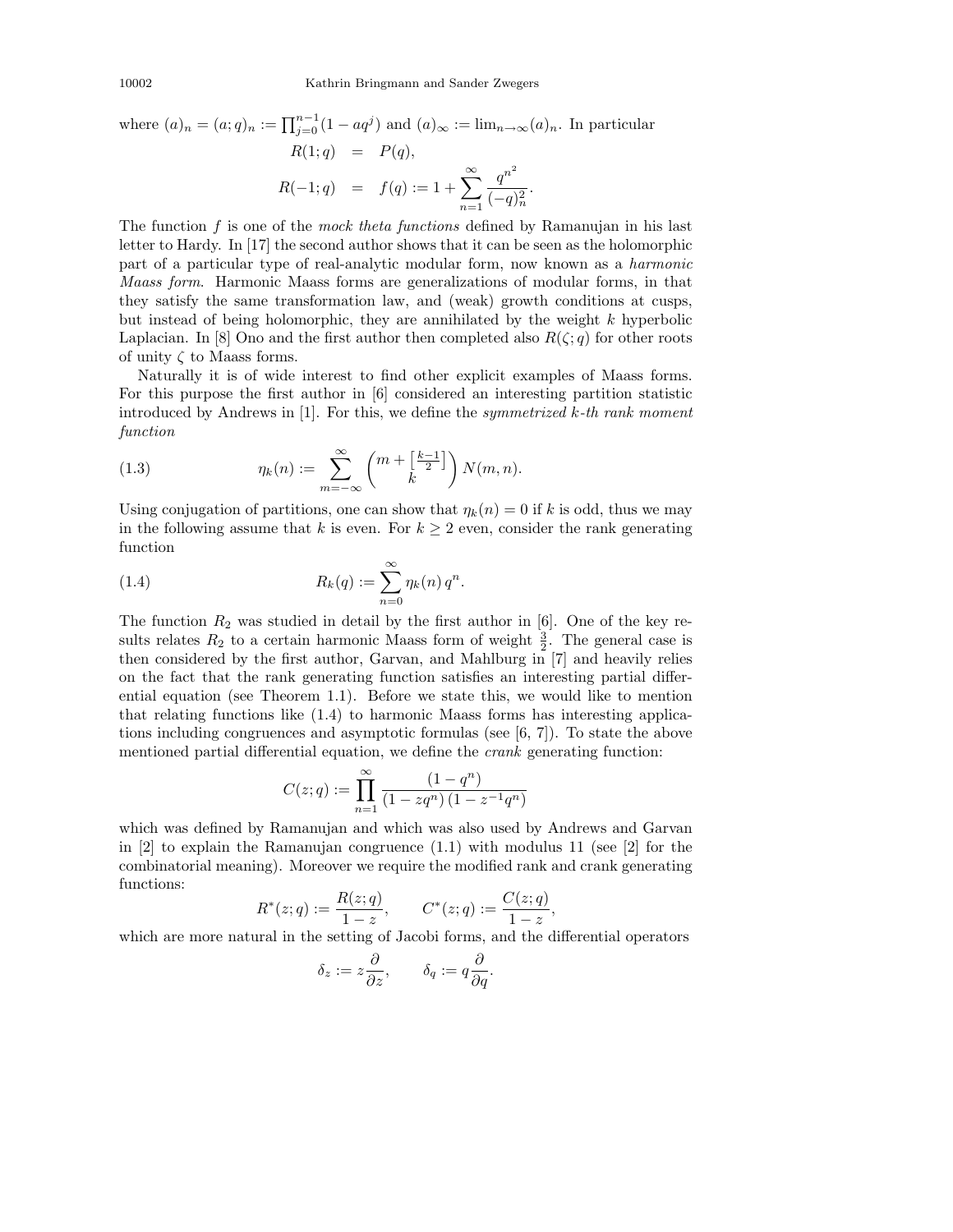Atkin and Garvan showed the following partial differential equation, relating the rank and the crank generating function:

Theorem 1.1. (see  $[3]$ )

(1.5) 
$$
z(q)_{\infty}^2 [C^*(z;q)]^3 = \left(3\delta_q + \frac{1}{2}\delta_z + \frac{1}{2}\delta_z^2\right) R^*(z;q).
$$

In this paper, we generalize (1.5) to partial differential equations for an infinite family of related functions, and explain how these arise naturally in the setting of certain non-holomorphic Jacobi forms. For this, we consider the general Lerch sum

$$
\mu(u, v) = \mu(u, v; \tau) := \frac{e^{\pi i u}}{\vartheta(v; \tau)} \sum_{n \in \mathbb{Z}} (-1)^n \frac{e^{\pi i (n^2 + n)\tau + 2\pi i v n}}{1 - e^{2\pi i n \tau + 2\pi i u}},
$$

with

(1.6) 
$$
\vartheta(u) = \vartheta(u; \tau) := \sum_{\nu \in \mathbb{Z} + \frac{1}{2}} e^{\pi i \nu^2 \tau + 2\pi i \nu (u + \frac{1}{2})}.
$$

Modularity properties of these Lerch sums were studied by the second author in [18] (see also [19]). Moreover, we require the functions:

$$
\vartheta_0(u;\tau) := \sum_{n\in\mathbb{Z}} e^{\pi i n^2 \tau + 2\pi i n u},
$$

$$
\vartheta_1(u;\tau) := \sum_{n\in\frac{1}{2}+\mathbb{Z}} e^{\pi i n^2 \tau + 2\pi i n u},
$$

$$
a_0(\tau) = a_0^{\alpha,\beta}(\tau) := \sum_{n\in\mathbb{Z}} (n+\alpha/2) e^{2\pi i n^2 \tau + 2\pi i n(\alpha\tau+\beta)},
$$

$$
a_1(\tau) = a_1^{\alpha,\beta}(\tau) := \sum_{n\in\frac{1}{2}+\mathbb{Z}} (n+\alpha/2) e^{2\pi i n^2 \tau + 2\pi i n(\alpha\tau+\beta)}.
$$

**Theorem 1.2.** We have for  $\alpha, \beta \in \mathbb{R}$ :

$$
(1.7) \quad \vartheta(u;\tau)^3 \left(4\pi i \frac{\partial}{\partial \tau} + \frac{\partial^2}{\partial u^2}\right) \left\{ e^{2\pi i \alpha u - \pi i \alpha^2 \tau} \mu(u, \alpha \tau + \beta; \tau) \right\}
$$

$$
= e^{2\pi i \alpha u - \pi i \alpha^2 \tau} \frac{16\pi^2 \eta(\tau)^6}{\vartheta(\alpha \tau + \beta; \tau)^2} \left\{ a_1(\tau) \vartheta_0(2u + \alpha \tau + \beta; 2\tau) - a_0(\tau) \vartheta_1(2u + \alpha \tau + \beta; 2\tau) \right\}.
$$

**Remark 1.3.** For  $\alpha, \beta \in \mathbb{Q}$ , the functions  $a_0$ ,  $a_1$  and  $\tau \mapsto \vartheta(\alpha \tau + \beta; \tau)$  are, up to rational powers of q, modular forms. Similarly,  $(u, \tau) \mapsto \vartheta_i(2u + \alpha \tau + \beta; 2\tau)$  is up to a rational power of  $q$  and  $z$  a Jacobi form. Consequently, the right hand side is a (meromorphic) Jacobi form.

The idea behind this theorem is as follows: using work of the second author in [18] (see also [19]), one can conclude that

(1.8) 
$$
(u,\tau) \mapsto e^{2\pi i \alpha u - \pi i \alpha^2 \tau} \mu(u,\alpha \tau + \beta; \tau)
$$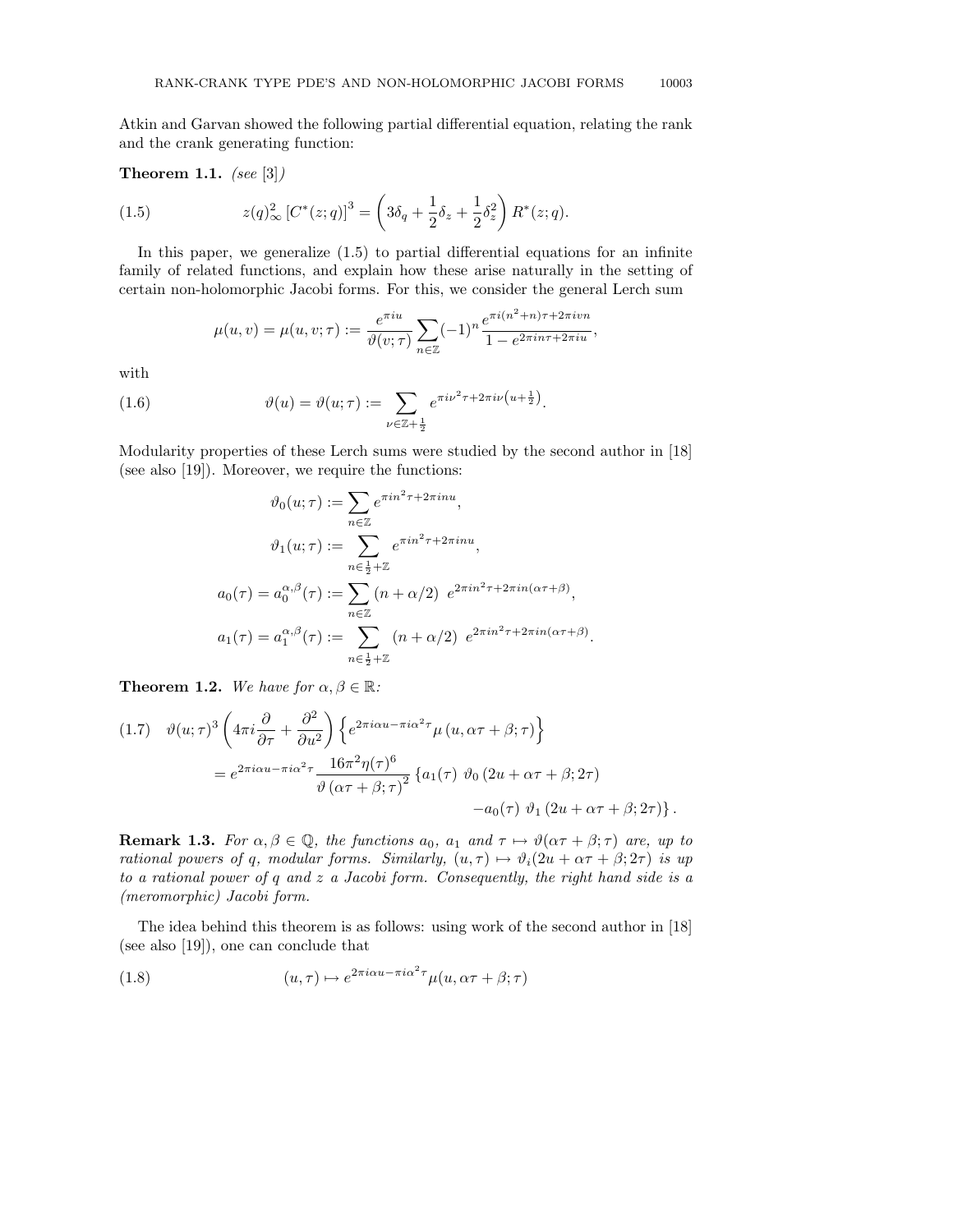is the holomorphic part of a non-holomorphic Jacobi form of weight  $1/2$  and index −1/2. Generalizing the theory of classical holomorphic Jacobi forms one can show that applying the heat operator

$$
\left(4\pi i\frac{\partial}{\partial \tau}+\frac{\partial^2}{\partial u^2}\right)
$$

to (1.8) yields again the holomorphic part of a non-holomorphic Jacobi form. The heat operator raises the weight by 2. Surprisingly, the associated non-holomorphic part is killed by the heat operator, thus

$$
(u,\tau)\mapsto \left(4\pi i \frac{\partial}{\partial \tau}+\frac{\partial^2}{\partial u^2}\right)\left\{e^{2\pi i \alpha u-\pi i \alpha^2\tau}\mu(u,\alpha \tau+\beta;\tau)\right\}
$$

is a (meromorphic) Jacobi form, of weight  $5/2$  and index  $-1/2$ . By analyzing the behaviour at the poles, we can then identify it. Unfortunately, this turned out not to be so easy. We had to compute the Fourier expansion of the left hand side of equation (1.7), using PARI/GP (see [14]), to come up with the right hand side. The proof of the theorem, however, is direct and doesn't even use these non-holomorphic Jacobi forms.

Using the same method as in the proof of Theorem 1.2 we show in Section 3 how (1.5) and related partial differential equations fit in the same framework of Jacobi forms, which allows us to give a more natural and shorter proof.

As an application we consider congruences for certain partition statistics introduced by Andrews in [1]. For this, let  $N<sup>o</sup>(m, n)$  be the number of partitions related to an odd Durfee symbol of size  $n$  (see [1] for the combinatorial definitions). In this paper, we only require the generating function

$$
R^{o}(z;q) := \sum_{n=1}^{\infty} \sum_{m \in \mathbb{Z}} N^{o}(m,n) z^{m} q^{n} = \frac{1}{(q^{2}; q^{2})_{\infty}} \sum_{n \in \mathbb{Z}} \frac{(-1)^{n} q^{3n^{2}+3n+1}}{1-z q^{2n+1}}.
$$

Moreover define

$$
\eta_k^o(n) := \sum_{m \in \mathbb{Z}} \binom{m + \left[\frac{k}{2}\right]}{k} N^o(m, n).
$$

As before one can show that  $\eta_k^o(n) = 0$  if k is odd, therefore in the following we only have to consider even moments. We show congruences for  $\eta_k$ .

**Theorem 1.4.** Let  $j, k \in \mathbb{N}$ , k even, and  $p > 3$  be a prime. Then there exist infinitely many arithmetic progressions  $An + B$  such that

$$
\eta_k^o(An + B) \equiv 0 \pmod{p^j}.
$$

The paper is organized as follows: In Section 2, we prove Theorem 1.2 which we illustrate in Section 3. Section 4 is devoted the proof of Theorem 1.4.

### 2. Proof of Theorem 1.2

We first recall transformation properties of Jacobi-theta functions and Lerch sums. These can be found in [18] (see also [19]).

**Proposition 2.1.** For  $u \in \mathbb{C}$  and  $\tau \in \mathbb{H}$ , the function  $\vartheta$  satisfies:

(1)  $\vartheta(u+1) = -\vartheta(u)$ ,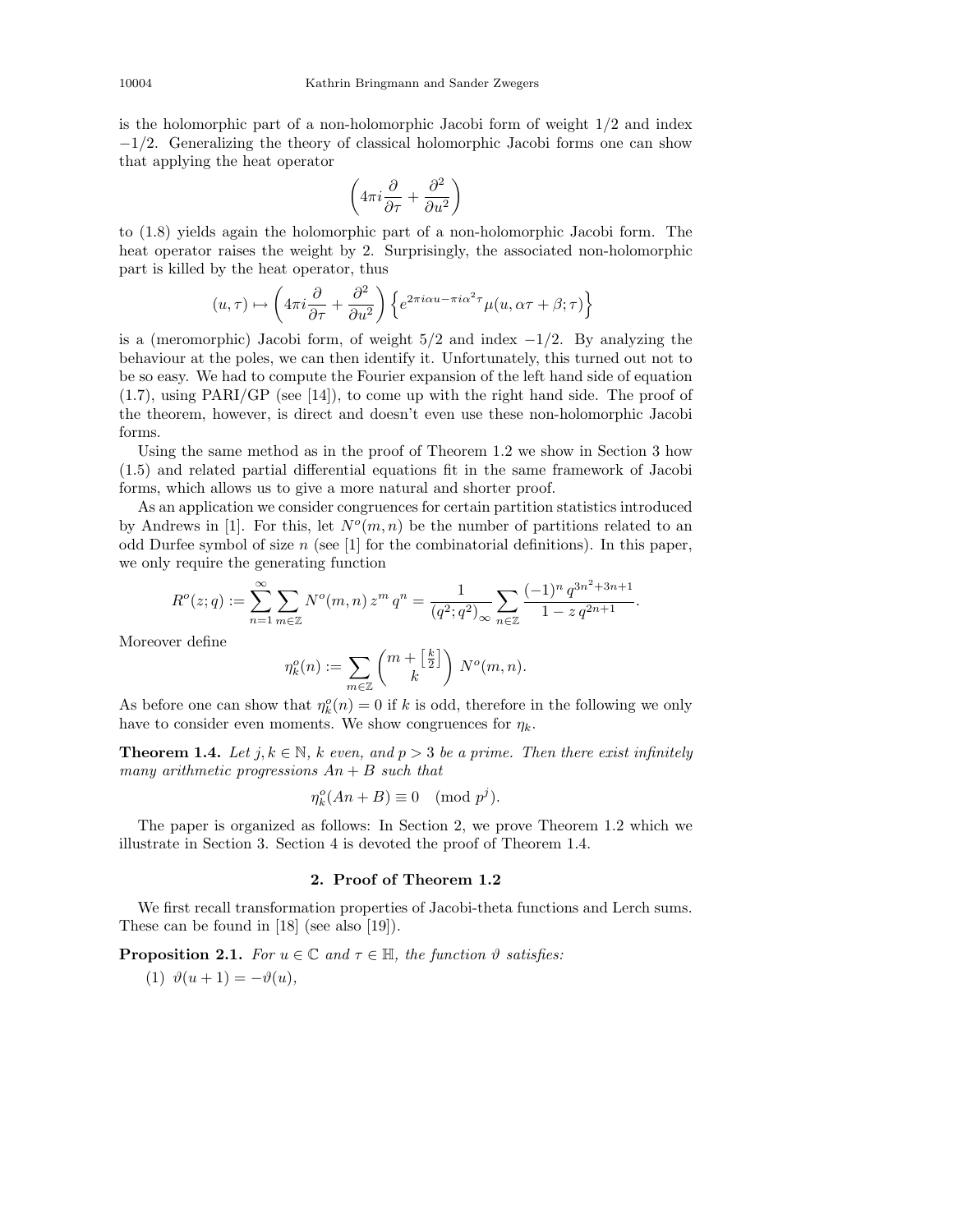(2)  $\vartheta(u+\tau) = -e^{-\pi i \tau - 2\pi i u} \vartheta(u),$ 

$$
(3) \ \ \vartheta(-u) = -\vartheta(u),
$$

(4)  $\vartheta'(0, \tau) = -2\pi \eta^3(\tau)$ .

**Proposition 2.2.** For  $u, v \in \mathbb{C} \setminus (\mathbb{Z}\tau + \mathbb{Z})$ , the function  $\mu$  satisfies:

- (1)  $\mu(u+1, v) = -\mu(u, v),$
- (2)  $\mu(u, v) + e^{-2\pi i (u-v) \pi i \tau} \mu(u + \tau, v) = -ie^{-\pi i (u-v) \frac{\pi i \tau}{4}}$ .
- (3) The function  $u \to \mu(u, v)$  is a meropmorphic function with simple poles in the points  $u = n\tau + m \ (n, m \in \mathbb{Z})$ , and residue  $-\frac{1}{2\pi i} \frac{1}{\vartheta(v)}$  in  $u = 0$ .

Proof of Theorem 1.2. For the proof, define the function

$$
f(u) = f(u; \tau) := e^{2\pi i \alpha u - \pi i \alpha^2 \tau} \mu(u, \alpha \tau + \beta; \tau).
$$

Using (1) and (2) of Proposition 2.2, we find that

$$
f(u + 1) = -e^{2\pi i \alpha} f(u),
$$
  
\n
$$
f(u) = -e^{-2\pi i (u - \beta) - \pi i \tau} f(u + \tau) - i e^{\pi i \beta} e^{2\pi i (\alpha - \frac{1}{2})u - \pi i (\alpha - \frac{1}{2})^2 \tau}.
$$

Now define the Heat operator  $H$  by

$$
H:=4\pi i\frac{\partial}{\partial\tau}+\frac{\partial^2}{\partial u^2}.
$$

It is easy to check that

(2.1)

$$
H\left(e^{2\pi i\left(\alpha-\frac{1}{2}\right)u-\pi i\left(\alpha-\frac{1}{2}\right)^2\tau}\right)=0,
$$

and that for functions  $F:\mathbb{C}\times\mathbb{H}\rightarrow\mathbb{C}$ 

$$
H\left(F(u+1,\tau)\right) = (HF)\left(u+1,\tau\right),
$$

$$
H\left(e^{-2\pi iu-\pi i\tau}F(u+\tau,\tau)\right) = e^{-2\pi iu-\pi i\tau}\left(HF\right)(u+\tau,\tau).
$$

Using these properties of the Heat operator, we find from equation  $(2.1)$  the following transformation properties of  $Hf$ :

(2.2) 
$$
(Hf)(u+1) = -e^{2\pi i \alpha} (Hf)(u),
$$

(2.3) 
$$
(Hf)(u) = -e^{-2\pi i(u-\beta) - \pi i\tau} (Hf)(u+\tau).
$$

Since the poles of f are simple poles in  $\mathbb{Z}\tau + \mathbb{Z}$ , the function Hf has triple poles in  $\mathbb{Z}\tau + \mathbb{Z}$ . Since  $\vartheta$  has simple zeros in  $\mathbb{Z}\tau + \mathbb{Z}$ , the function

$$
g(u) = g(u; \tau) := \vartheta(u; \tau)^3 (Hf)(u; \tau),
$$

which is the left-hand side of  $(1.7)$ , is a holomorphic function as a function of u. Using  $(2.2)$ ,  $(2.3)$ , and  $(1)$  and  $(2)$  of Proposition 2.1, we find that

$$
g(u + 1) = e^{2\pi i \alpha} g(u),
$$
  

$$
g(u + \tau) = e^{-4\pi i (u + \beta/2) - 2\pi i \tau} g(u).
$$

We next consider the function  $\tilde{g}$  defined by the equation

$$
g(u) = e^{2\pi i \alpha u} \widetilde{g} (u + (\alpha \tau + \beta)/2).
$$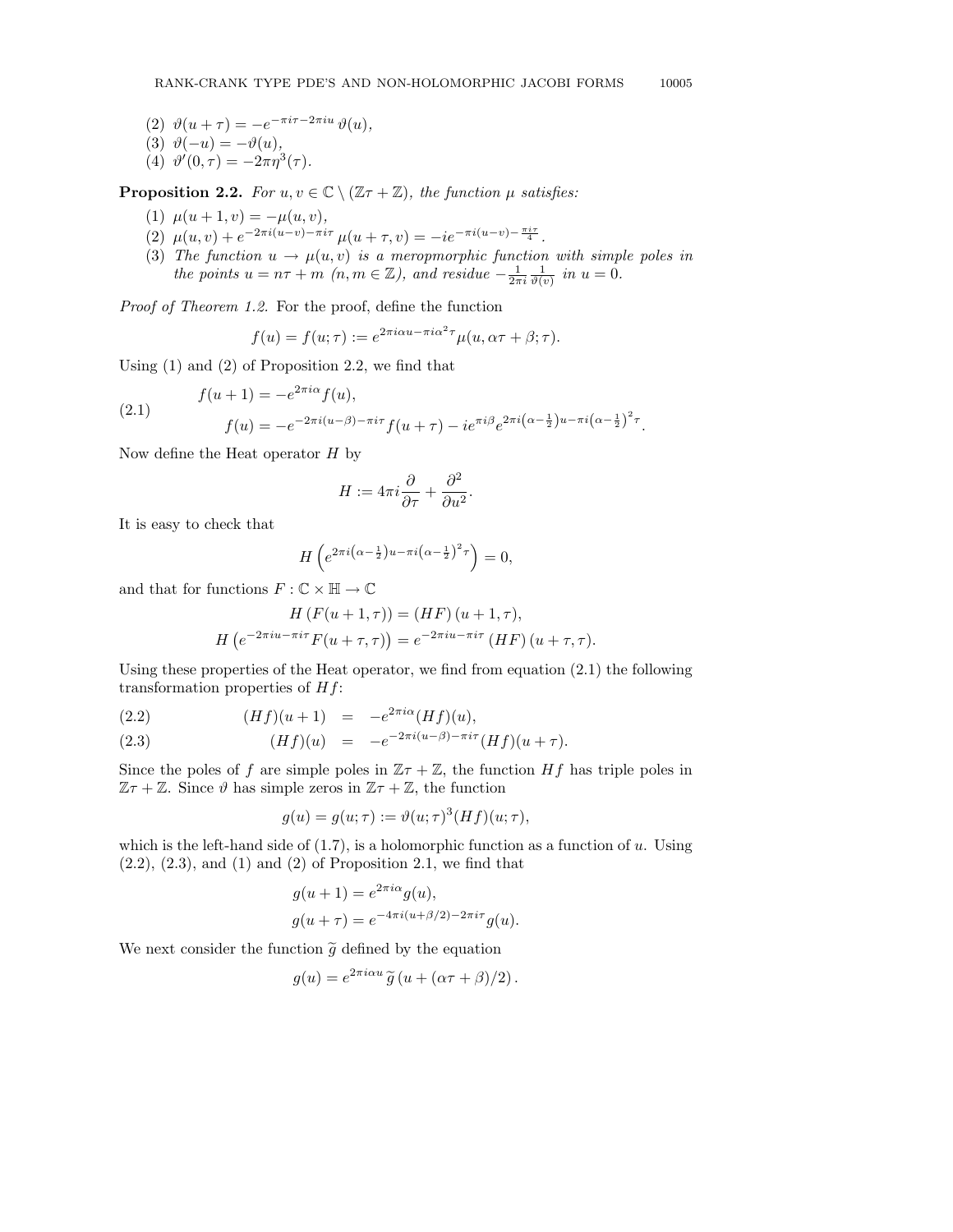This function satisfies:

$$
\widetilde{g}(u+1) = \widetilde{g}(u), \n\widetilde{g}(u+\tau) = e^{-4\pi iu - 2\pi i\tau} \widetilde{g}(u).
$$

Thus we obtain, similarly as in [11, pp. 57-58],

$$
\widetilde{g}(u;\tau) = c_0(\tau) \ \vartheta_0(2u; 2\tau) + c_1(\tau) \ \vartheta_1(2u; 2\tau),
$$
  

$$
g(u;\tau) = e^{2\pi i \alpha u} \Big( c_0(\tau) \ \vartheta_0(2u + \alpha \tau + \beta; 2\tau) + c_1(\tau) \ \vartheta_1(2u + \alpha \tau + \beta; 2\tau) \Big).
$$

For convenience we normalize the functions  $c_j$   $(j = 0, 1)$ :

$$
c_j(\tau) = (-1)^j e^{-\pi i \alpha^2 \tau} \frac{16\pi^2 \eta(\tau)^6}{\vartheta(\alpha \tau + \beta; \tau)^2} b_j(\tau).
$$

Thus we have shown that there exist functions  $b_0$  and  $b_1$  such that

(2.4) 
$$
g(u) = e^{2\pi i \alpha u - \pi i \alpha^2 \tau} \frac{16\pi^2 \eta(\tau)^6}{\vartheta(\alpha \tau + \beta; \tau)^2} \left\{ b_0(\tau) \vartheta_0(2u + \alpha \tau + \beta; 2\tau) - b_1(\tau) \vartheta_1(2u + \alpha \tau + \beta; 2\tau) \right\}.
$$

What remains to prove is that  $b_0 = a_1$  and  $b_1 = a_0$ . For this we evaluate g and g' at  $u = 0$ . From (3) of Proposition 2.2 we see that f has in  $u = 0$  a simple pole with residue

$$
-\frac{e^{-\pi i \alpha^2 \tau}}{2\pi i \ \vartheta(\alpha \tau+\beta)}.
$$

From this we can easily show that as  $u \to 0$ :

$$
(Hf)(u) = -\frac{e^{-\pi i \alpha^2 \tau}}{\pi i \ \vartheta(\alpha \tau + \beta)} \frac{1}{u^3} + \mathcal{O}\left(\frac{1}{u}\right).
$$

From (3) and (4) of Proposition 2.1 we see that

$$
\vartheta(u)^3 = -8\pi^3 \eta(\tau)^9 u^3 + \mathcal{O}(u^5),
$$

and thus

(2.5) 
$$
g(u) = -e^{-\pi i \alpha^2 \tau} \frac{8i\pi^2 \eta(\tau)^9}{\vartheta(\alpha \tau + \beta)} + \mathcal{O}(u^2).
$$

We now find two equations by setting  $u = 0$  and by first taking  $\frac{\partial}{\partial u}$  and then setting  $u = 0$ . Using  $(2.4)$  and that

$$
a_j(\tau) = \frac{1}{2\pi i} \vartheta'_j \left( \alpha \tau + \beta; 2\tau \right) + \frac{\alpha}{2} \vartheta_j \left( \alpha \tau + \beta; 2\tau \right)
$$

gives the system:

$$
(2.6)\quad \begin{pmatrix} \vartheta_0(\alpha\tau+\beta;2\tau) & -\vartheta_1(\alpha\tau+\beta;2\tau) \\ a_0(\tau) & -a_1(\tau) \end{pmatrix} \begin{pmatrix} b_0(\tau) \\ b_1(\tau) \end{pmatrix} = \begin{pmatrix} -\frac{i}{2}\eta(\tau)^3\vartheta(\alpha\tau+\beta;\tau) \\ 0 \end{pmatrix}.
$$

To solve  $(2.6)$  for  $b_0$  and  $b_1$ , we require the following relation between theta series.

## Lemma 2.3. We have

$$
\vartheta_0 \left( v_1 + v_2; 2\tau \right) \vartheta_1 \left( v_1 - v_2; 2\tau \right) - \vartheta_1 \left( v_1 + v_2; 2\tau \right) \vartheta_0 \left( v_1 - v_2; 2\tau \right) = \vartheta \left( v_1; \tau \right) \vartheta \left( v_2; \tau \right).
$$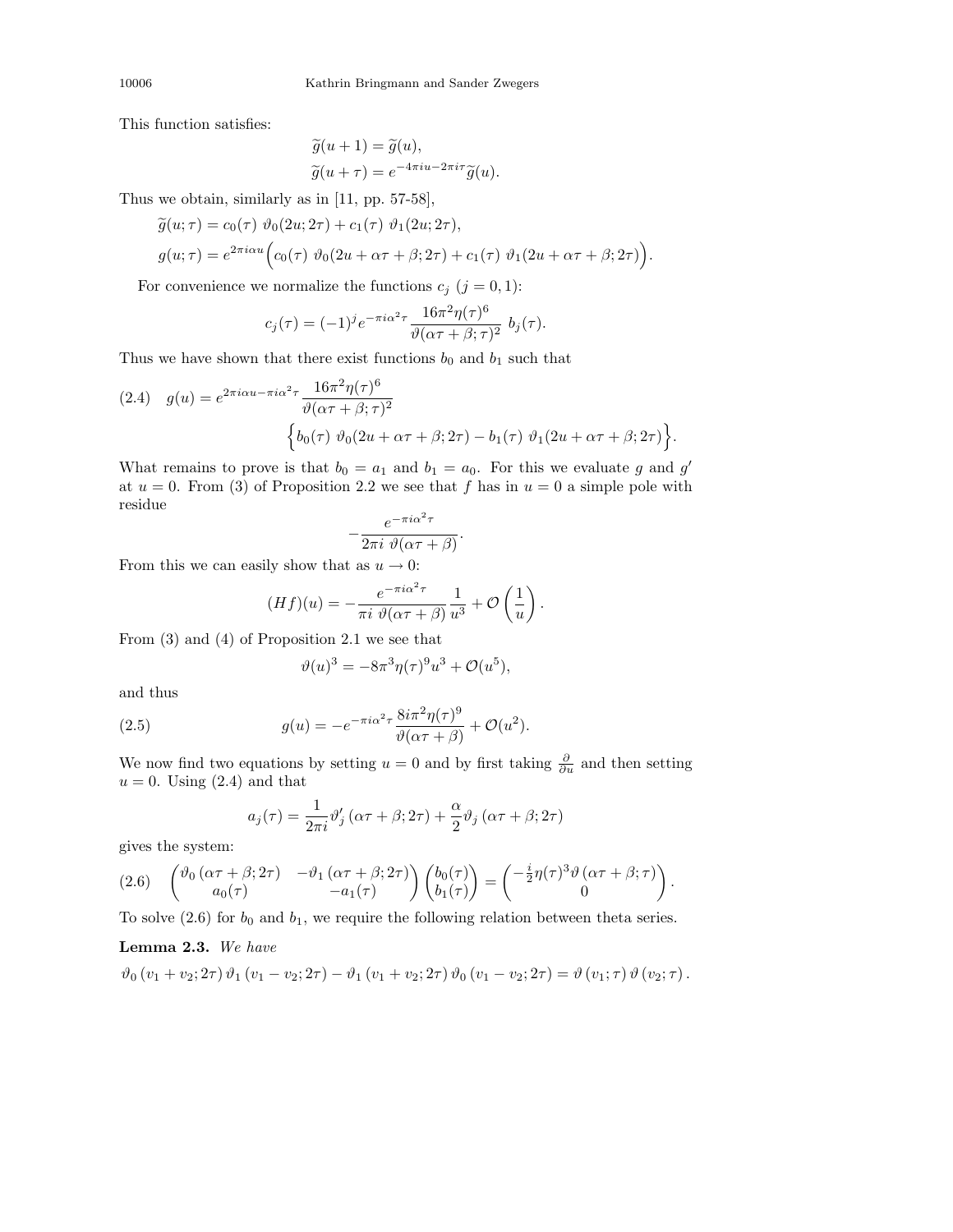Proof. We can write the left hand side as

$$
\left(\sum_{n\in\mathbb{Z},m\in\frac{1}{2}+\mathbb{Z}}-\sum_{n\in\frac{1}{2}+\mathbb{Z},m\in\mathbb{Z}}\right)e^{2\pi i\left(n^2+m^2\right)\tau+2\pi i(n(v_1+v_2)+m(v_1-v_2))}.
$$

If we make the change of variables  $r = n + m$  and  $s = n - m$  we get the desired  $r$ esult.

Apply  $\frac{\partial}{\partial v_2}$  to the equation in Lemma 2.3, set  $v_1 = \alpha \tau + \beta$ ,  $v_2 = 0$ , and divide by  $4\pi i$ , to get

$$
\det \begin{pmatrix} \vartheta_0 \left( \alpha \tau + \beta; 2\tau \right) & -\vartheta_1 \left( \alpha \tau + \beta; 2\tau \right) \\ a_0(\tau) & -a_1(\tau) \end{pmatrix}
$$
  
= 
$$
\frac{1}{2\pi i} \det \begin{pmatrix} \vartheta_0 \left( \alpha \tau + \beta; 2\tau \right) & -\vartheta_1 \left( \alpha \tau + \beta; 2\tau \right) \\ \vartheta'_0 \left( \alpha \tau + \beta; 2\tau \right) & -\vartheta'_1 \left( \alpha \tau + \beta; 2\tau \right) \end{pmatrix}
$$
  
= 
$$
\frac{i}{2} \eta(\tau)^3 \vartheta \left( \alpha \tau + \beta; \tau \right).
$$

If we invert the matrix in equation (2.6), we find that  $b_0 = a_1$  and  $b_1 = a_0$  and so we have the desired result.  $\Box$ 

## 3. Examples

3.1. The classical rank case. Here we reprove equation (1.5) using the methods from the proof of Theorem 1.2. First we observe that we can write  $(z = e^{2\pi i u})$ (3.1)

$$
R^*(z;q) = iz^{-\frac{3}{2}}q^{-\frac{1}{8}}\mu(3u,-\tau;3\tau) - iz^{\frac{1}{2}}q^{-\frac{1}{8}}\mu(3u,\tau;3\tau) - iz^{-\frac{1}{2}}q^{\frac{1}{24}}\frac{\eta^3(3\tau)}{\eta(\tau)\vartheta(3u;3\tau)}.
$$

Moreover it is not hard to see that (1.5) is equivalent to

(3.2) 
$$
\vartheta^3(u;\tau)\left(12\pi i \frac{\partial}{\partial \tau} + \frac{\partial^2}{\partial u^2}\right)\left(z^{\frac{1}{2}}q^{-\frac{1}{24}}R^*(z;q)\right) = -8\pi^2 i\eta^8(\tau)
$$

As in the proof of Theorem 1.2, we first consider the elliptic transformation properties: we observe that the left-hand side is invariant under  $u \mapsto u + 1$  and  $u \mapsto u + \tau$ . Furthermore, it has no poles as a function of  $u$  and hence is constant (as a function of u). Plugging in  $u = 0$  gives the desired formula using Proposition 2.1 (4) and Proposition 2.2.

#### 3.2. The overpartition case. Consider the functions

(3.3) 
$$
N(d, e, z; q) := \sum_{n \geq 0} \frac{(-1/d, -1/e)_n (deq)^n}{(zq, q/z)_n}
$$

where  $(a_1, \dots, a_m)_n = (a_1, \dots, a_m; q)_n := \prod_{j=1}^m (a_j)_n$ , and

$$
N^*(d, e, z; q) := \frac{N(d, e, z; q)}{1 - z}.
$$

,

For the combinatorics of these functions, we refer the reader to [9]. When  $e = 0$  and  $d = 1$  we recover the generating function for Dyson's rank for overpartitions (see [12]), and when both d and  $e = 0$  we recover the generating function for Dyson's rank for partitions. When  $q = q^2$ ,  $d = 1$ , and  $e = 1/q$ , we have the  $M_2$ -rank for overpartitions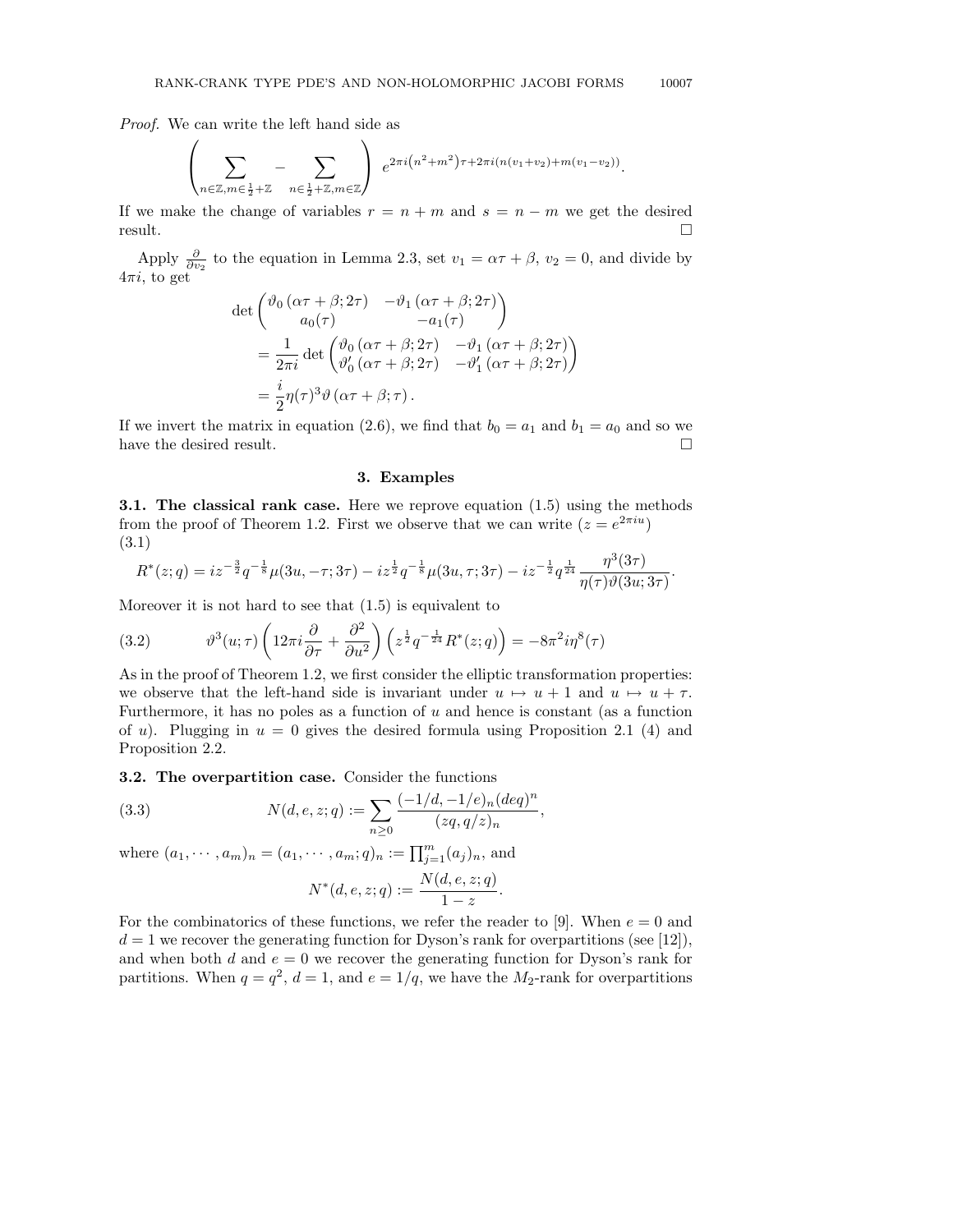(see [13]), and when  $q = q^2$ ,  $d = 0$ , and  $e = 1/q$ , we have the  $M_2$ -rank for partitions without repeated odd parts (see [5]). In [9] partial differential equations were shown for all these cases. Here we show how they follow easily using the methods of proof of Theorem 1.2. We start with the case  $(d, e) = (1, 0)$ .

**Theorem 3.1.** (see [9]) We have

$$
(3.4)
$$
  

$$
z \frac{(q)_{\infty}^2}{(-q)_{\infty}} \left[C^*(z;q)\right]^3 (-z,-q/z)_{\infty} = \left(2(1+z)\delta_q + \frac{z}{2} + z\delta_z + \frac{1}{2}(1+z)\delta_z^2\right)N^*(1,0,z;q).
$$

Proof. We first observe that

$$
N^*(1,0,z;q) = \frac{1}{1+z} \left( 2 \frac{(-q)_{\infty}}{(q)_{\infty}} z S_1(z;q) + 1 \right)
$$

with

$$
S_1(z;q) := \sum_{n \in \mathbb{Z}} \frac{(-1)^n q^{n^2 + n}}{1 - zq^n}.
$$

Using this we can compute that

$$
N^*(1,0,z;q) = \frac{1}{1+z} \left( -2i \frac{\eta^4 (2\tau)}{\eta^2(\tau) \vartheta(2u;2\tau)} - 2iq^{-\frac{1}{4}} z \mu(2u,\tau;2\tau) + 1 \right).
$$

Since

(3.5) 
$$
\left(2(1+z)\delta_q + \frac{z}{2} + z\delta_z + \frac{1}{2}(1+z)\delta_z^2\right)\frac{1}{1+z} = 0,
$$

it is not hard to see that (3.4) is equivalent to

$$
(3.6) \quad \vartheta^3(u;\tau) \left(8\pi i \frac{\partial}{\partial \tau} + \frac{\partial^2}{\partial u^2} \right) \left( \frac{\eta^4(2\tau)}{\eta^2(\tau)\vartheta(2u;2\tau)} + q^{-\frac{1}{4}} z \mu(2u,\tau;2\tau) \right) = -4\pi^2 \frac{\eta^8(\tau)}{\eta(2\tau)} \vartheta \left( u + \frac{1}{2};\tau \right).
$$

We denote the left-hand side by  $g(u; \tau)$ . Then  $g(u; \tau)$  is a (meromorphic) Jacobi form of weight 4 and index  $\frac{1}{2}$  satisfying

$$
g(u + 1; \tau) = -g(u; \tau),
$$
  
\n
$$
g(u + \tau; \tau) = z^{-1} q^{-\frac{1}{2}} g(u; \tau).
$$

Considered as functions of  $u$ , the space of functions with these elliptic transformation properties is generated by  $\vartheta\left(u+\frac{1}{2};\tau\right)$ , hence

$$
g(u;\tau) = \vartheta\left(u + \frac{1}{2};\tau\right)h(\tau),
$$

where h is a modular form of weight  $\frac{7}{2}$ . As before we obtain the theorem by plugging in  $u = 0$ .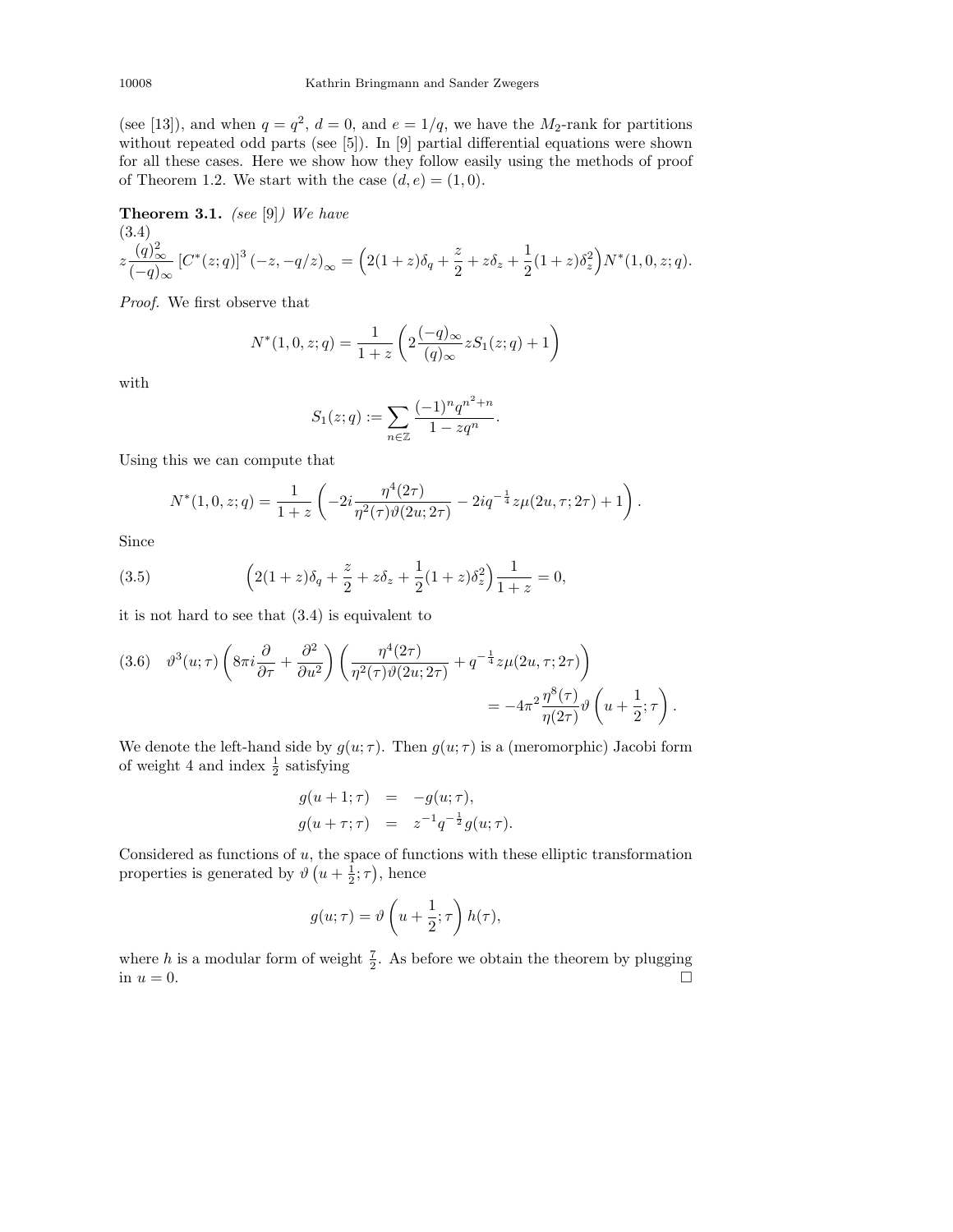**3.3. M2-rank for overpartitions.** We next consider in (3.3) the case  $(d, e, q)$  =  $(1, 1/q, q^2).$ 

**Theorem 3.2.** (see  $[9]$ ) We have

$$
(3.7) \quad 2z \left(q^2; q^2\right)^2_{\infty} \left[C^*(z; q^2)\right]^3 \left(-z, -q/z\right)_{\infty}
$$
  
=  $\left((1+z)\delta_q + z + 2z\delta_z + (1+z)\delta_z^2\right)N^*\left(1, 1/q, z; q^2\right).$ 

Proof. We first observe that

$$
N^* \left( 1, \frac{1}{q}, z; q^2 \right) = \frac{1}{1+z} \left( 2 \frac{(-q)_{\infty}}{(q)_{\infty}} z S_2(z; q) + 1 \right)
$$

with

$$
S_2(z;q) := \sum_{n \in \mathbb{Z}} \frac{(-1)^n q^{n^2 + 2n}}{1 - z q^{2n}}.
$$

Using this we can compute that

$$
N^* \left( 1, \frac{1}{q}, z; q^2 \right) = \frac{1}{1+z} \left( -2iz^{\frac{1}{2}} q^{-\frac{1}{4}} \mu(u, \tau; 2\tau) + 1 \right).
$$

Using  $(3.5)$  it is not hard to see that  $(3.7)$  is equivalent to

$$
(3.8) \quad \vartheta^3(u; 2\tau) \left(2\pi i \frac{\partial}{\partial \tau} + \frac{\partial^2}{\partial u^2}\right) \left(q^{-\frac{1}{4}} z^{\frac{1}{2}} \mu(u, \tau; 2\tau)\right) = -4\pi^2 \frac{\eta^8(2\tau)}{\eta(\tau)} \vartheta\left(u + \frac{1}{2}; \tau\right).
$$

Denote the left hand side by  $g_2(u; \tau)$ . Then  $g_2(u; \tau)$  is a Jacobi form satisfying

$$
g_2(u + 1; \tau) = g_2(u; \tau),
$$
  
\n
$$
g_2(u + 2\tau; \tau) = z^{-2} q^{-2} g_2(u; \tau).
$$

The space of these forms (considered as functions of u) is 2-dimensional and  $\vartheta(u;\tau)$ and  $\vartheta\left(u+\frac{1}{2};\tau\right)$  are linearly independent elements in this space. As functions of u, they are odd and even, respectively. Since  $g_2$  is even, only  $\vartheta\left(u+\frac{1}{2};\tau\right)$  occurs. Plugging in  $u = 0$  yields the desired relation.

3.4. M2-rank for partitions without repeated odd parts. We next consider the case  $(d, e, q) = (0, 1/q, q^2)$ .

**Theorem 3.3.** (see  $[9]$ ) We have

$$
(3.9) \ 2z \frac{(q^2;q^2)_{\infty}^2}{(-q;q^2)_{\infty}} \left[ C^* \left( z;q^2 \right) \right]^3 \left( -zq,-q/z;q^2 \right)_{\infty} = \left( 2\delta_q + \delta_z + \delta_z^2 \right) N^* \left( 0,1/q,z;q^2 \right).
$$

Proof. We use that

$$
N^* \left(0, \frac{1}{q}, z; q^2\right) = \frac{\left(-q; q^2\right)_{\infty}}{\left(q^2; q^2\right)_{\infty}} z S_3(z; q) + 1
$$

with

$$
S_3(z;q) := \sum_{n \in \mathbb{Z}} \frac{(-1)^n q^{2n^2 + 3n}}{1 - zq^{2n}}.
$$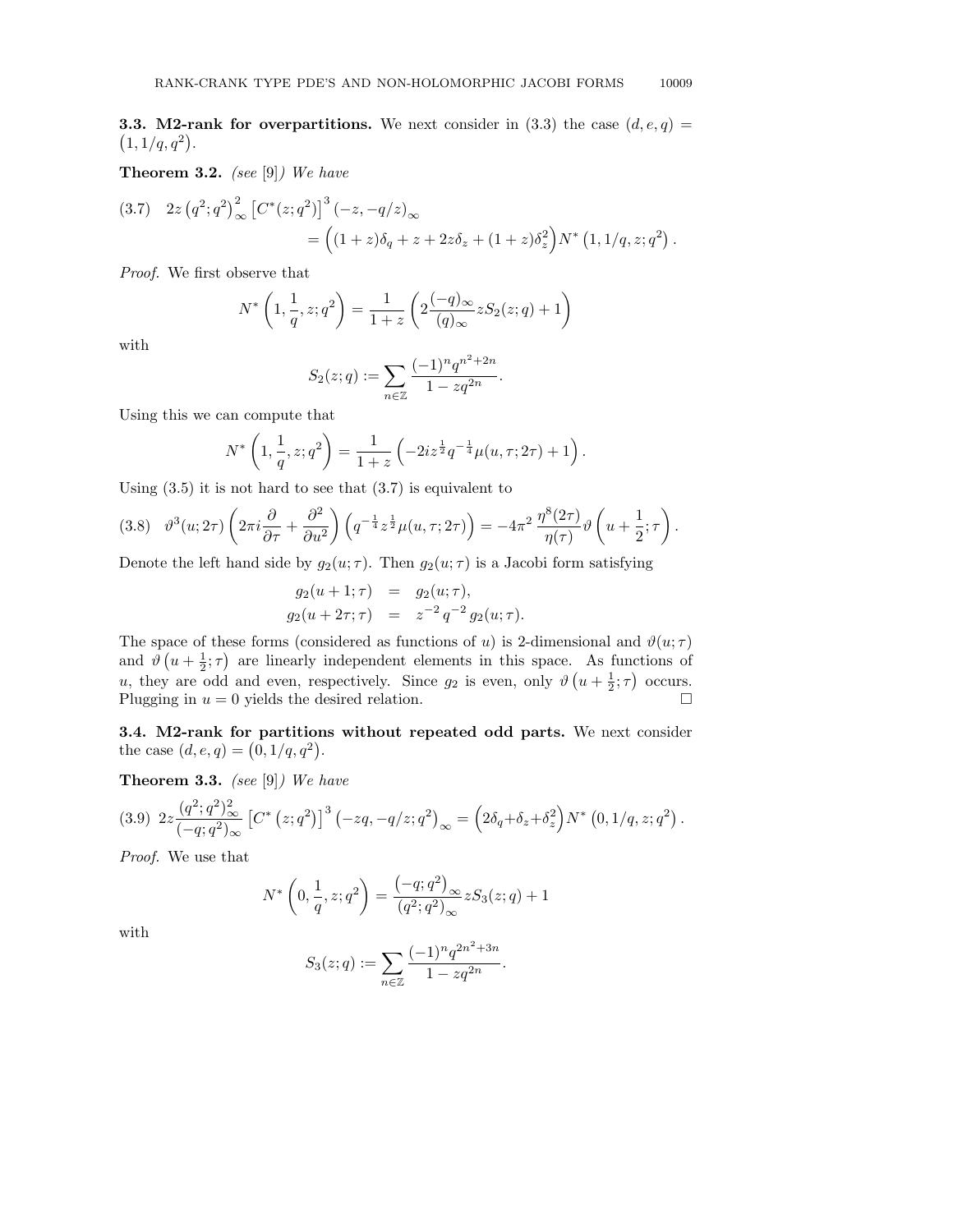This easily gives that

$$
N^*\left(0, \frac{1}{q}, z; q^2\right) = -i\mu(2u, \tau; 4\tau) - iq^{-1}z\mu(2u, 3\tau; 4\tau) + 1.
$$

Using this it is not hard to see that (3.9) is equivalent to

$$
(3.10) \quad \vartheta^{3}(u; 2\tau) \left( 4\pi i \frac{\partial}{\partial \tau} + \frac{\partial^{2}}{\partial u^{2}} \right) \left( z^{\frac{1}{2}} q^{-\frac{1}{8}} \mu(2u, \tau; 4\tau) + q^{-\frac{9}{8}} z^{\frac{3}{2}} \mu(2u, 3\tau; 4\tau) \right) = -8\pi^{2} \eta(\tau) \eta^{5}(2\tau) \eta(4\tau) z^{\frac{1}{2}} q^{\frac{1}{4}} \vartheta \left( u + \frac{1}{2} + \tau; 2\tau \right).
$$

We now change  $\tau \to \frac{\tau}{2}$  and denote the new left hand side by  $g_3(u; \tau)$ . Then

$$
g_3(u + 1; \tau) = g_3(u; \tau),
$$
  
\n
$$
g_3(u + 2\tau; \tau) = z^{-1} q^{-\frac{1}{2}} g_3(u; \tau).
$$

Since this space is 1-dimensional and  $z^{\frac{1}{2}}q^{\frac{1}{4}}\vartheta\left(u+\frac{1}{2}+\tau;2\tau\right)$  lies in that space the claim follows as before.  $\Box$ 

## 4. Proof of Theorem 1.4

Here we give a sketch of the proof of an infinite family of congruences for  $\eta_k(n)$ , with  $k$  even. We define for even  $k$  its generating function

$$
R_k^o(q) := \sum_{n=0}^{\infty} \eta_k^o(n) q^n.
$$

Theorem 1.4 is shown once we know that the restriction of  $R_k^o(q)$  to certain residue classes is a quasi-modular form. By work of Serre (see [15]), quasi-modular forms are p-adic modular forms and thus one obtains infinite classes of congruences by work of Treneer (see [16]). Using that

$$
(q)_{\infty} = \sum_{n \in \mathbb{Z}} (-1)^n q^{\frac{3n^2 + n}{2}},
$$

it is not hard to see that

$$
R^{o}(z;q) = z^{-1} \left( R^{*} (zq;q^{2}) - 1 \right).
$$

Using this one can show that

(4.1) 
$$
z^{-1}q^{-\frac{1}{3}}(zR^o(z;q)+1)
$$

is the holomorphic part of a (non-holomorphic) Jacobi form. Next we can conclude from  $(3.2)$  that

$$
(4.2)
$$
\n
$$
\left(6\pi i \frac{\partial}{\partial \tau} + \frac{\partial^2}{\partial u^2}\right) \left(q^{-\frac{1}{3}} R^o(z;q)\right) = \left(6\pi i \frac{\partial}{\partial \tau} + \frac{\partial^2}{\partial u^2}\right) \left(z^{-1} q^{-\frac{1}{3}} \left(z R^o(z;q) + 1\right)\right)
$$
\n
$$
= z^{-\frac{3}{2}} q^{-\frac{3}{4}} \left(12\pi i \frac{\partial}{\partial \tau} + \frac{\partial^2}{\partial u^2}\right) \left(z^{\frac{1}{2}} q^{-\frac{1}{24}} R^*(z;q)\right)\Big|_{\tau \to 2\tau, u \to u+\tau}
$$
\n
$$
= -\frac{8\pi^2 i \eta^8 (2\tau)}{\vartheta^3 (u + \tau; 2\tau) q^{\frac{3}{4}} z^{\frac{3}{2}}}
$$

.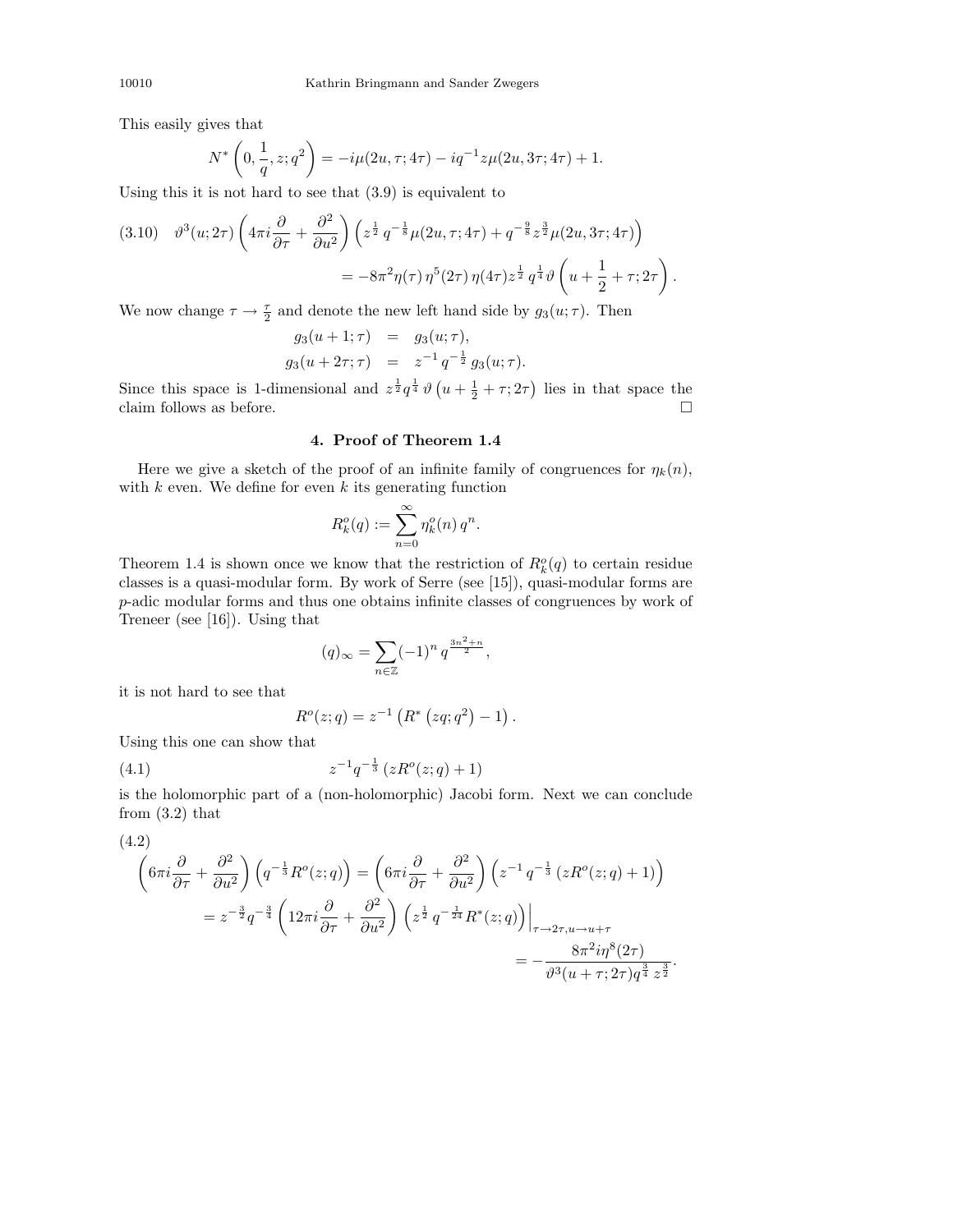We denote the right-hand side by  $g(u; \tau)$ . It is not hard to see that differentiating  $2\ell$  times and then setting  $u = 0$  yields a linear combination of quasimodular forms which we call  $g_{\ell}(\tau)$ . Moreover we let

$$
\Psi(u;\tau):=\left(z^{-1}\,q^{-\frac{1}{3}}\left(zR^o(z;q)+1\right)\right),
$$

which is the holomorphic part of a non-holomorphic Jacobi form. Again we differentiate 2 $\ell$  times with respect to u and then set  $u = 0$ . We call this function  $\Psi_{\ell}(\tau)$ . Using [19], one can show that the holomorphic part is supported on certain fixed arithmetic progressions (we could make this set explicit as in [8]). We call the compliment of this set  $\mathcal{S}_p$ . Then the restriction of  $\Psi_\ell(\tau)$  to  $\mathcal{S}_p$  is a quasimodular form.

Differentiating  $(4.2)$  2 $\ell$  times gives

$$
\Psi_{\ell+1}(\tau) = -6\pi i \frac{\partial}{\partial \tau} \Psi_{\ell}(\tau) + g_{\ell}(\tau).
$$

Inductively we can now argue that the restriction of  $\Psi_\ell(\tau)$  to  $\mathcal{S}_n$  is a linear combination of quasimodular forms. From this one can conclude that also the restriction of  $R_k^o$  to  $\mathcal{S}_p$  is a linear combination of quasimodular forms. Now we can argue as in [7].

Remark 4.1. In a similar way one could also consider shifted versions in the other functions occurring in Section 3. Since the combinatorics of these functions are not investigated yet, we chose to not address this subject here.

### References

- [1] G. Andrews, Partitions, Durfee symbols, and the Atkin-Garvan moments of ranks, Invent. Math. 169 (2007), pages 37–73.
- [2] G. E. Andrews and F. Garvan, Dyson's crank of a partition, Bull. Amer. Math. Soc. (N. S.) 18 No. 2 (1988), pages 167-171.
- [3] A. O. L. Atkin and F. G. Garvan, Relations between the ranks and the cranks of partitions, Ramanujan Journal 7, pages 137-152.
- [4] A. O. L. Atkin and H. P. F. Swinnerton-Dyer, Some properties of partitions, Proc. London Math. Soc. 4 (1954), pages 84-106.
- [5] A. Berkovich and F.G. Garvan, Some observations on Dyson's new symmetries of partitions, J. Combin. Theory Ser. A 100 (2002), no. 1, 61–93.
- [6] K. Bringmann, On the explicit construction of higher deformations of partition statistics, Duke Math. J. 144 (2008), pages 195-233.
- [7] K. Bringmann, F. Garvan, and K. Mahlburg, Partition statistics and quasiweak Maass forms, Int. Math. Res. Not., accepted for publication.
- [8] K. Bringmann and K. Ono, *Dysons ranks and Maass forms*, Ann. Math., accepted for publication.
- [9] K. Bringmann, J. Lovejoy, and R. Osburn, Automorphic properties of generating functions for generalized rank moments and Durfee symbols, submitted for publication.
- [10] F. Dyson, Some guesses in the theory of partitions, Eureka (Cambridge) 8 (1944), pages 10-15.
- [11] M. Eichler and D. Zagier, The theory of Jacobi forms, Progress in Mathematics 55. Birkhäuser Boston, Inc., Boston, MA, 1985. v+148 pp.
- [12] J. Lovejoy, Rank and conjugation for the Frobenius representation of an overpartition, Ann. Comb. 9 (2005), 321-334.
- [13] J. Lovejoy, Rank and conjugation for a second Frobenius representation of an overpartition, Ann. Comb. 12 (2008), 101-113.
- [14] PARI/GP, version 2.3.1, Bordeaux, 2006, http://pari.math.u-bordeaux.fr/.
- [15] J.-P. Serre, *Divisibilité de certaines fonctions arithmétiques*, Enseign. Math. 22 (1976), pages 227-260.